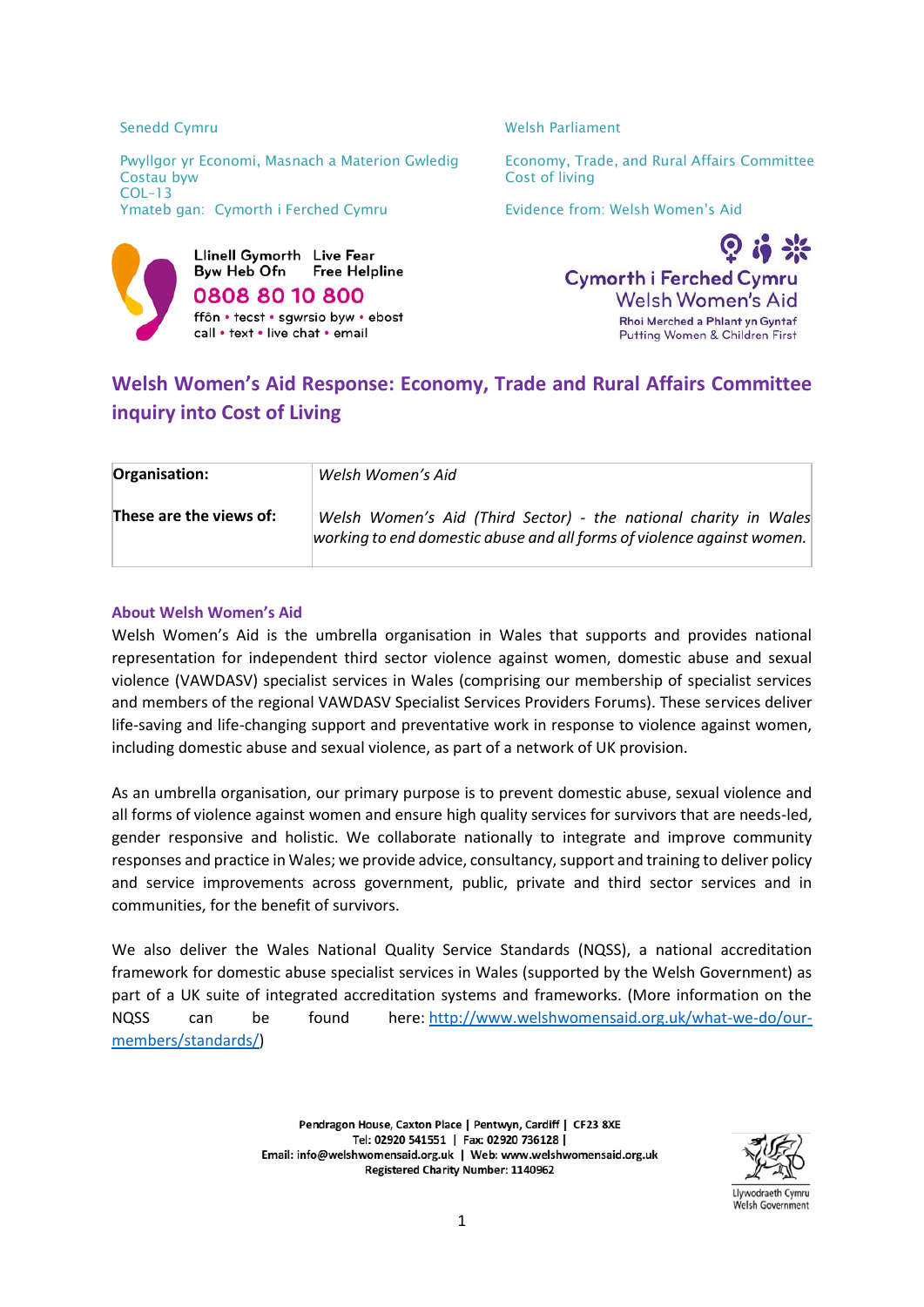

Senedd Cymru Nelsh Parliament



Welsh Women's Aid welcomes the opportunity to input into the committee's' important inquiry into the cost of living. As the umbrella organisation for Violence Against Women, Domestic Abuse and Sexual Violence in Wales our response will be focused on the impact that a rise in cost of living will have on survivor's access to safety and support, and the ability of specialist services to staff and deliver these quality services.

The rise in cost of living is of great concern to our membership and the people they support. As a result, Welsh Women's Aid are in the process of conducting a full analysis into the impact of the increase in cost of living on our sector along with other contributing factors such as a lack of sustainable commissioning, the ongoing impact of the COVID-19 response and the fallout of Brexit.

As such, this initial response to the committee's inquiry will be a short snapshot of concerns and data. We will of course happily share the full report with the committee to help inform its work once it is fully completed.

## **Key concerns**

There is a growing concern within the sector that factors such as:

- The ongoing effects of COVID-19
- Fallout from Brexit
- The cost of living crisis

Are culminating in a 'perfect storm' which is severely hindering service delivery from every angle.

Specialist VAWDASV staff are incredibly committed to ending VAWDASV, and it's important to recognise the physical and emotional impact that the role has on individuals in the sector. Staff supporting adult and child survivors of VAWDASV have ensured that essential, lifesaving and life-supporting services have continued under the strain of recent events. However, the Pendragon House, Caxton Place | Pentwyn, Cardiff | CF23 8XE

Tel: 02920 541551 | Fax: 02920 736128 | Email: info@welshwomensaid.org.uk | Web: www.welshwomensaid.org.uk Registered Charity Number: 1140962



Llywodraeth Cymru Welsh Government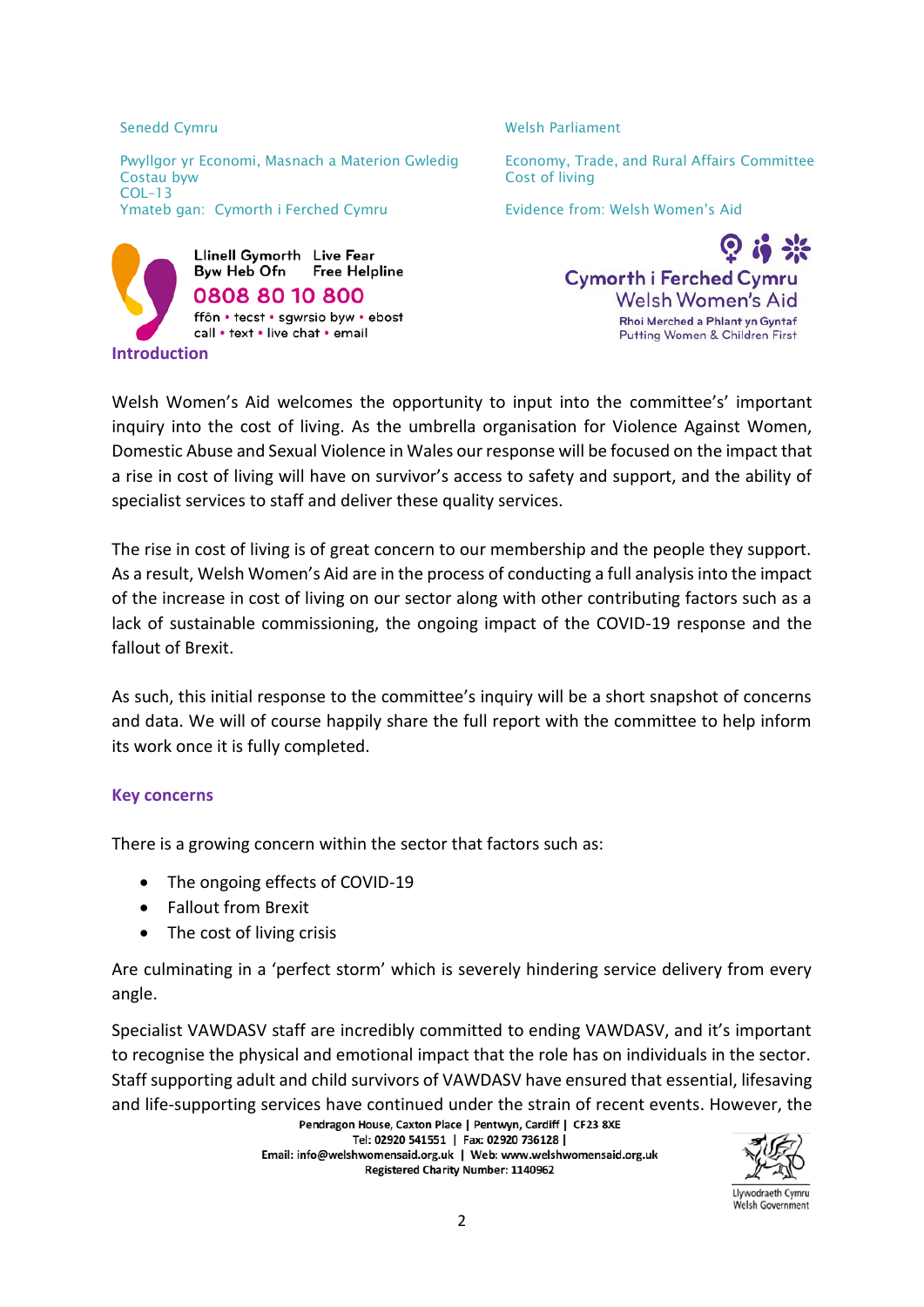Senedd Cymru Nelsh Parliament



 $\Omega$  is  $\mathbb{R}$ **Cymorth i Ferched Cymru Welsh Women's Aid** Rhoi Merched a Phlant yn Gyntaf Putting Women & Children First

ongoing challenge for the sector is that organisations are hampered by relatively lower wages, short term contracts and jobs carrying high caseloads and work out of hours.

## **In short, the VAWDASV specialist sector is starting from a place of limited resource and stretched capacity even ahead of the sharp rise in cost of living.**

Difficulties with recruitment and retention of staff have affected the sector and increased instability and uncertainty at a time where people have needed it the most. Our State of the Sector 2021 report<sup>1</sup> showed that, staff retention is an extremely pertinent issue currently facing specialist services. As an example, our members are currently able to pay £20,541 for a support worker role, whilst local housing association pay between £24,000 -£26,000 for similar roles. Even for equivalent roles, specialist services receive significantly lower funding to offer wages. For instance, an ISVA in a rape crisis centre has a wage of £27,444 but the statutory sector run SARC offers a wage of £35,000 within the same locality.

This inequality is particularly stark in specialist children and young people roles where an average local authority based role working with children pays 9.1% higher than those in the VAWDASV sector that require additional specialisms and skills. The specialist sector is working within tight budgets and has less flexibility than other organisations/ sectors to raise wages to attract appropriate staff when necessary.

Other challenges include:

**.** 

- People not wanting to change jobs during the uncertainty of Covid-19
- Staff may feel undervalued seeing higher wages outside of the third sector
- Additional training and support costs put services at financial risk
- Capacity is taken away from service delivery to train new staff
- Creating roles around specific funding requirements set by government bodies, rather than meeting the needs of survivors.
- Cost of transport deterring staff from accepting positions.

Pendragon House, Caxton Place | Pentwyn, Cardiff | CF23 8XE Tel: 02920 541551 | Fax: 02920 736128 | Email: info@welshwomensaid.org.uk | Web: www.welshwomensaid.org.uk Registered Charity Number: 1140962



Llywodraeth Cymru Welsh Government

<sup>1</sup> https://www.welshwomensaid.org.uk/2021/10/a-strategy-for-sustainable-support-state-of-the-sector-2021 published/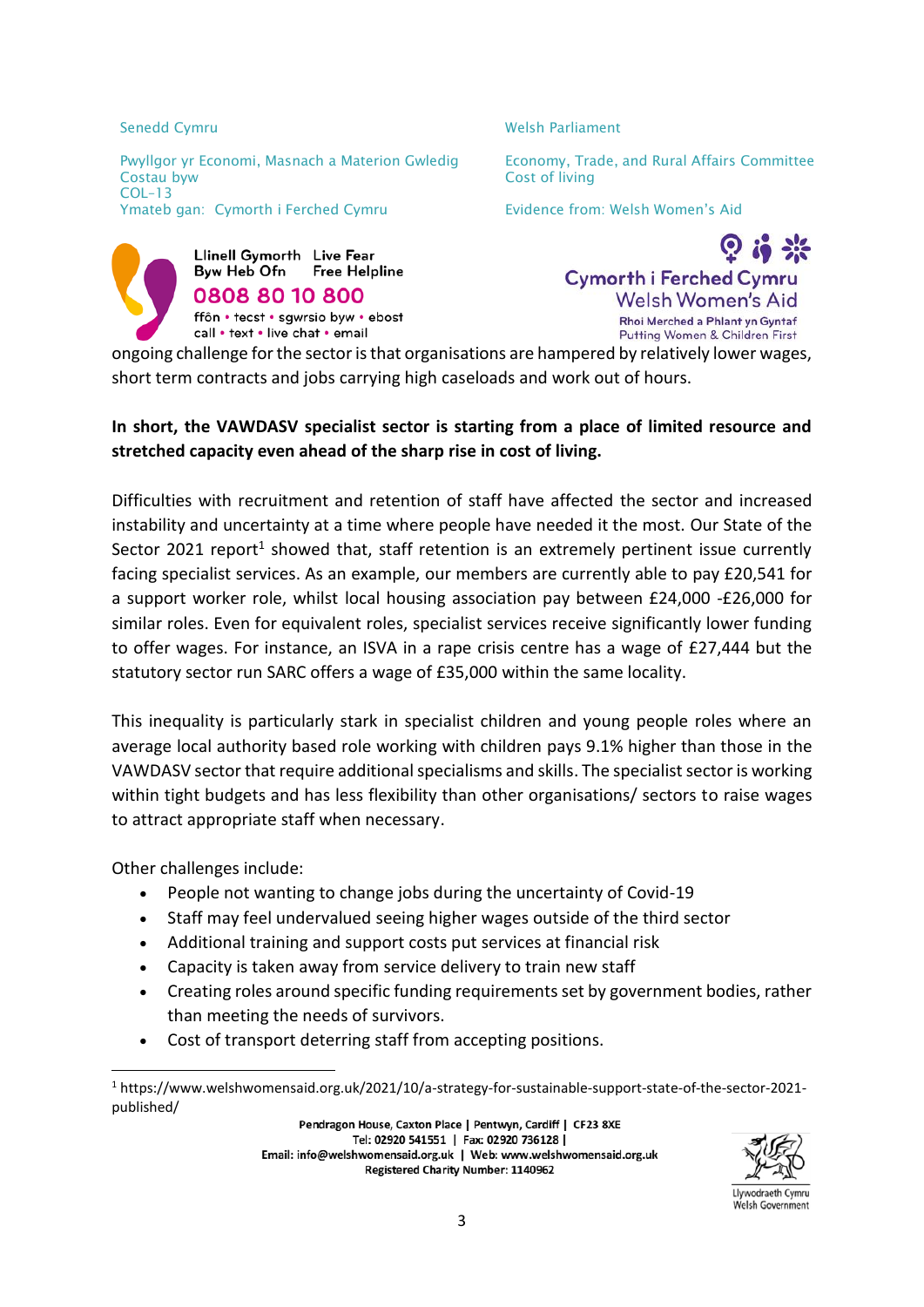

Senedd Cymru Nelsh Parliament



Staff turnover, illness and difficulties recruiting have a financial and emotional cost. Delivering a trauma informed, needs- led service means having consistency and stability for survivors, particularly children and young people. These challenges have been intensified by sharp rise in cost of living. The VAWDASV sector workforce is predominantly staffed by women, who have been show to been some of the most negatively affected – 'bearing the brunt of soaring poverty'<sup>2</sup> .

*"Keeping the same staff member is crucial in terms of building relationships with young people and with schools" – Specialist Service*

At the core of delivering this work and achieving the ultimate goal of ending VAWDASV in Wales is the expertise of specialist services and survivors. Without a clear and dedicated focus on prevention and adequate resourcing which allows both services and survivors to properly engage, there is a slim chance of improvement on the current situation.

## **What do specialist services say?**

**.** 

As part of our annual membership survey, we asked services to comment on the sustainability of their services under the current funding situation.

 **Specialist services and expertise are in danger of being lost**, particularly for children and young people, where a continued lack of funding commitment and postcode lottery over years has created a dearth of provision.

*"If long term funding is not gained, we will lose all our children's workers."*

 **The impermanency of funding is making staff recruitment and retention hard**, this creates a 'brain drain' from the sector and threatens the support provided to survivors.

Tel: 02920 541551 | Fax: 02920 736128 | Email: info@welshwomensaid.org.uk | Web: www.welshwomensaid.org.uk Registered Charity Number: 1140962



Llywodraeth Cymru Welsh Government

<sup>&</sup>lt;sup>2</sup> https://www.independent.co.uk/news/uk/home-news/women-poverty-cost-of-living-crisis-b2067579.html<br>Pendragon House, Caxton Place | Pentwyn, Cardiff | CF23 8XE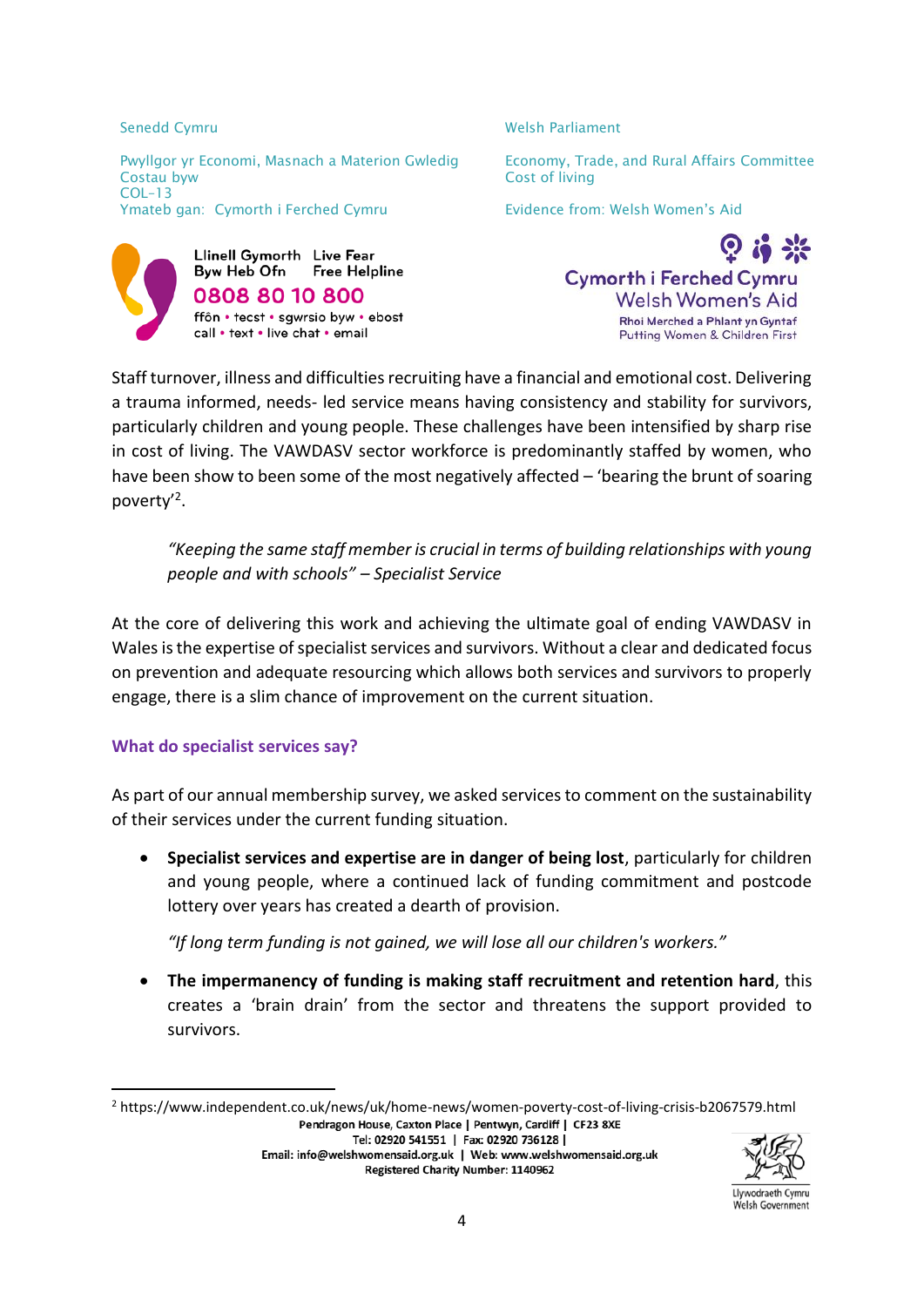Senedd Cymru Nelsh Parliament



 $\Omega$  is  $\mathbb{R}$ **Cymorth i Ferched Cymru Welsh Women's Aid Rhoi Merched a Phlant yn Gyntaf** Putting Women & Children First

*"We continue to be on the treadmill of looking for continuation funding for vital projects that between them provide direct support to 100 individuals (women and children) a year."*

*"Where staff have moved on it has been in favour of permanent roles"*

 **Specialist services have implemented wellbeing initiatives** such as wellbeing hours, offering more clinical support, and resources. Even when funding is limited, specialist services have found innovative ways to keep staff morale high. However, when capacity is limited due to short-term funding, and the stress of increasing waiting lists, service demand and caseloads, there's an urgent shift needed to balance job satisfaction, capacity and salary.

*"For me, it's not just about wages, it's much more than that, the place, the venue, the culture is massive, how you look after your staff, how you reward them"*

## **Conclusion**

**.** 

In summing up this short response we would ask the committee going forward consider as a crucial element of its work, the impact the 'cost of living crisis' has had and continues to have on the sector's ability to deliver services and ultimately what this means for survivors seeking safety and support. Ahead of this initial rise in cost of living we saw a 22% increase in the number of survivors who could not be supported by the refuge due to the lack of capacity or resources, when compared with the previous financial year<sup>3</sup> (2020), including:

- Unable to meet support needs (around drug and alcohol) (27%)
- Unable to meet support needs (around mental health) (61%)
- Unsafe (perpetrator knows the location of the survivor/ refuge) (92%)
- No/ limited recourse to public funds (29%

<sup>3</sup> https://www.welshwomensaid.org.uk/wp-content/uploads/2021/10/State-of-the-Sector-2021-ENG-1.pdf<br>Pendragon House, Caxton Place | Pentwyn, Cardiff | CF23 8XE Tel: 02920 541551 | Fax: 02920 736128 |

Email: info@welshwomensaid.org.uk | Web: www.welshwomensaid.org.uk Registered Charity Number: 1140962



Llywodraeth Cymru Welsh Government